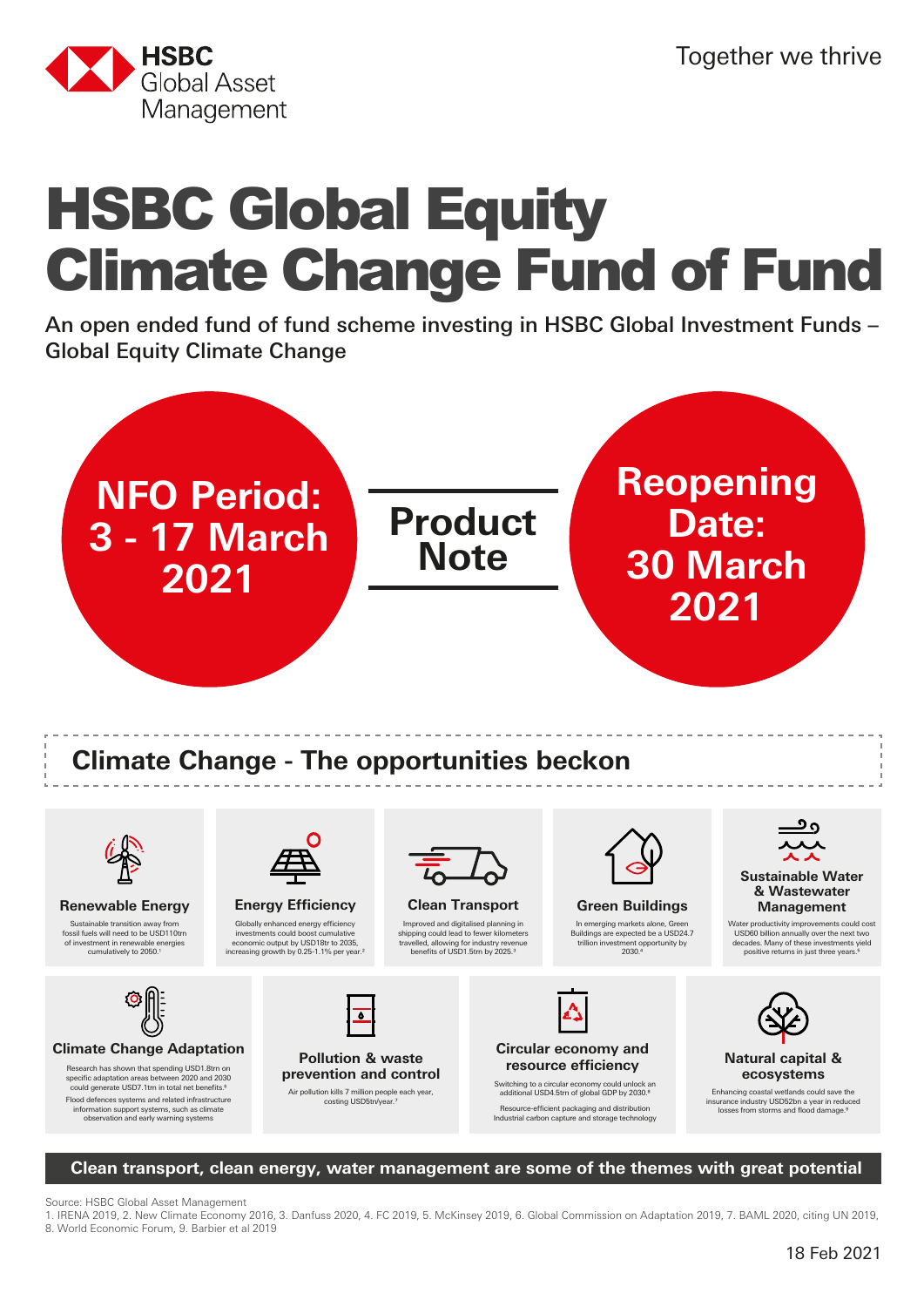## **HSBC Global Equity Climate Change Fund of Fund (HGECF)1**

HSBC Global Equity Climate Change Fund of Fund<sup>2</sup> aims to provide long term capital appreciation by investing predominantly in units of HSBC Global Investment Funds – Global Equity Climate Change (HGECC). The Underlying fund aims to provide long-term total return by investing primarily in companies, listed in either developed or developing countries, that are positioned to benefit from efforts to adapt to climate change.



#### **HGECF provides potential benefit of opportunities arising from Climate Change theme supported by ESG investment approach and global diversification**

1 An open ended fund of fund scheme investing in HSBC Global Investment Funds – Global Equity Climate Change

<sup>2</sup> The Scheme may also invest a certain proportion of its corpus in money market instruments and/or units of overnight/liquid mutual fund schemes,

in order to meet liquidity requirements from time to time. However, there is no assurance that the investment objective of the Scheme will be achieved.

### **HSBC Global Equity Climate Change Fund of Fund (HGECF) [Feeder Fund]**

### **Investment Objective**

To provide long term capital appreciation by investing predominantly in units of HSBC Global Investment Funds – Global Equity Climate Change (HGECC). The Scheme may also invest a certain proportion of its corpus in money market instruments and/or units of overnight/ liquid mutual fund schemes, in order to meet liquidity requirements from time to time. However, there is no assurance that the investment objective of the Scheme will be achieved

### **Benchmark**

MSCI AC World TRI.<sup>1</sup>

#### **Fund Manager**

### **Where will the scheme invest?**

The corpus of the Scheme will be predominantly invested in the units of HSBC Global Investment Funds - Global Equity Climate Change. The Scheme may also invest a certain proportion of its corpus in money market instruments and/or units of overnight/liquid mutual fund schemes, in order to meet liquidity Priyankar Sarkar requirements from time to time

1 The Fund reserves the right to change the benchmark for evaluation of the performance of the Scheme from time to time, subject to SEBI (Mutual Funds) Regulations and other prevailing guidelines, if any. Note: For complete details on where scheme will invest, please refer to the Scheme Information Document of HSBC Global Equity Climate Change Fund of Fund. MSCI ACWI TRI = MSCI All Country World Net Return Index (MSCI ACWI NR)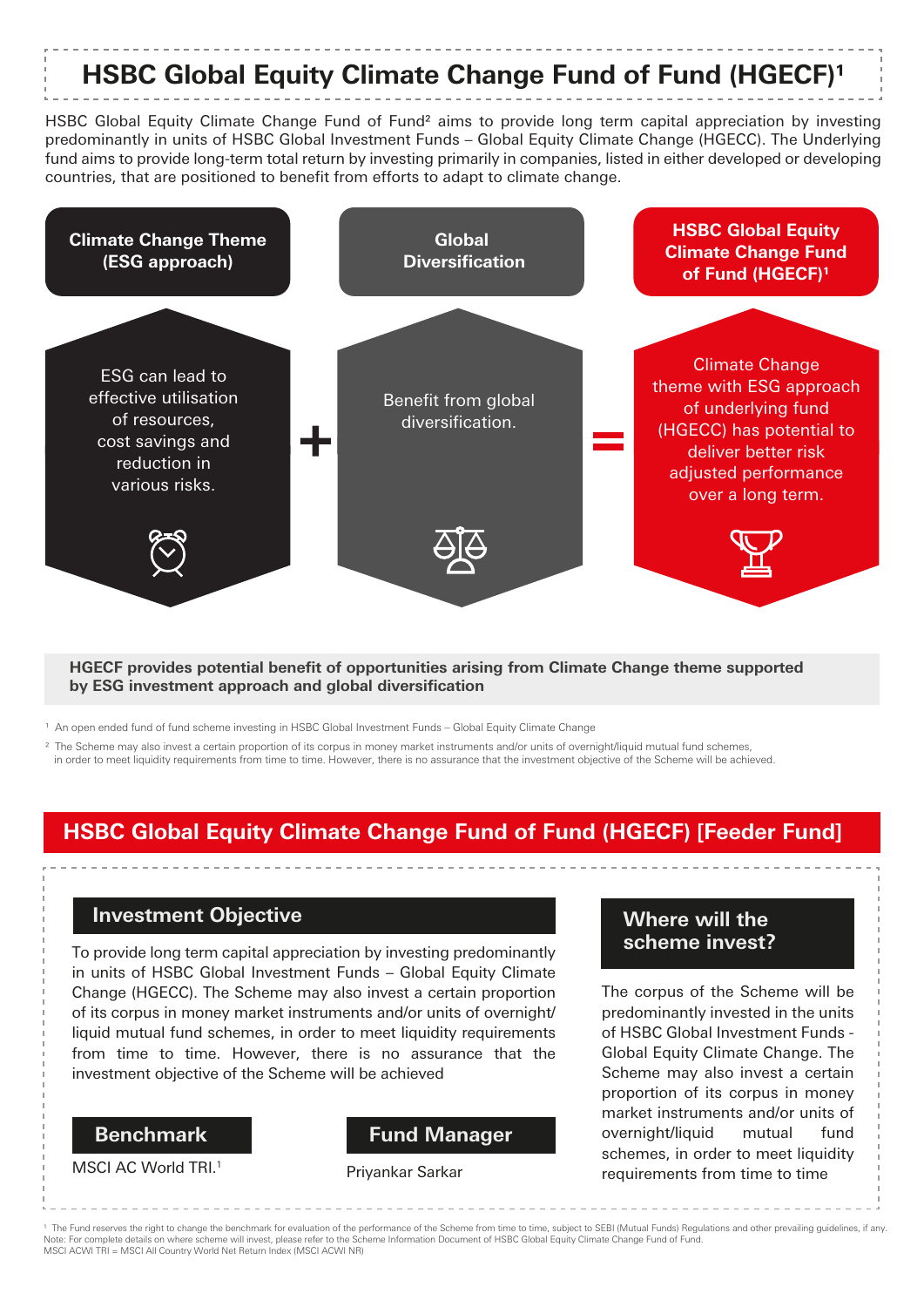### **HSBC Global Equity Climate Change Fund of Fund**

An open-ended fund of fund scheme investing in HSBC Global Investment Funds – Global Equity Climate Change

### **Asset Allocation**

| <b>Type of Instruments</b>                                                                                                         | Indicative asset allocation<br>(% of total assets) |                | <b>Risk</b><br><b>Profile</b> |
|------------------------------------------------------------------------------------------------------------------------------------|----------------------------------------------------|----------------|-------------------------------|
|                                                                                                                                    | <b>Minimum</b>                                     | <b>Maximum</b> |                               |
| Shares of the underlying Fund i.e. HSBC Global Investment Funds -<br><b>Global Equity Climate Change</b>                           | 95%                                                | $100\%$        | High                          |
| Money Market instruments (including TREPS & reverse repo in<br>government securities) and units of liquid & overnight mutual funds | $0\%$                                              | 5%             | Low to<br>Medium              |

Note: For complete details on asset allocation of the scheme, please refer to the Scheme Information Document of HSBC Global Equity Climate Change Fund of Fund.



1 Investors should consult their financial advisers if in doubt about whether the product is suitable for them Product labelling assigned during the NFO is based on internal assessment of the scheme characteristics or model portfolio and the same may vary post NFO when the actual investments are made.

### **HSBC Global Investment Funds – Global Equity Climate Change [HGIF – Global Equity Climate Change] (HGECC)**

### **Underlying fund**



### **Energy remains bigger part of the portfolio but other themes are expected to gain**

Source: HSBC Global Asset Management, Data as on 31 December 2020. For illustration purpose only. The information provided is for informational purposes only and should not be construed as a recommendation or solicitation for any security in the sectors referenced.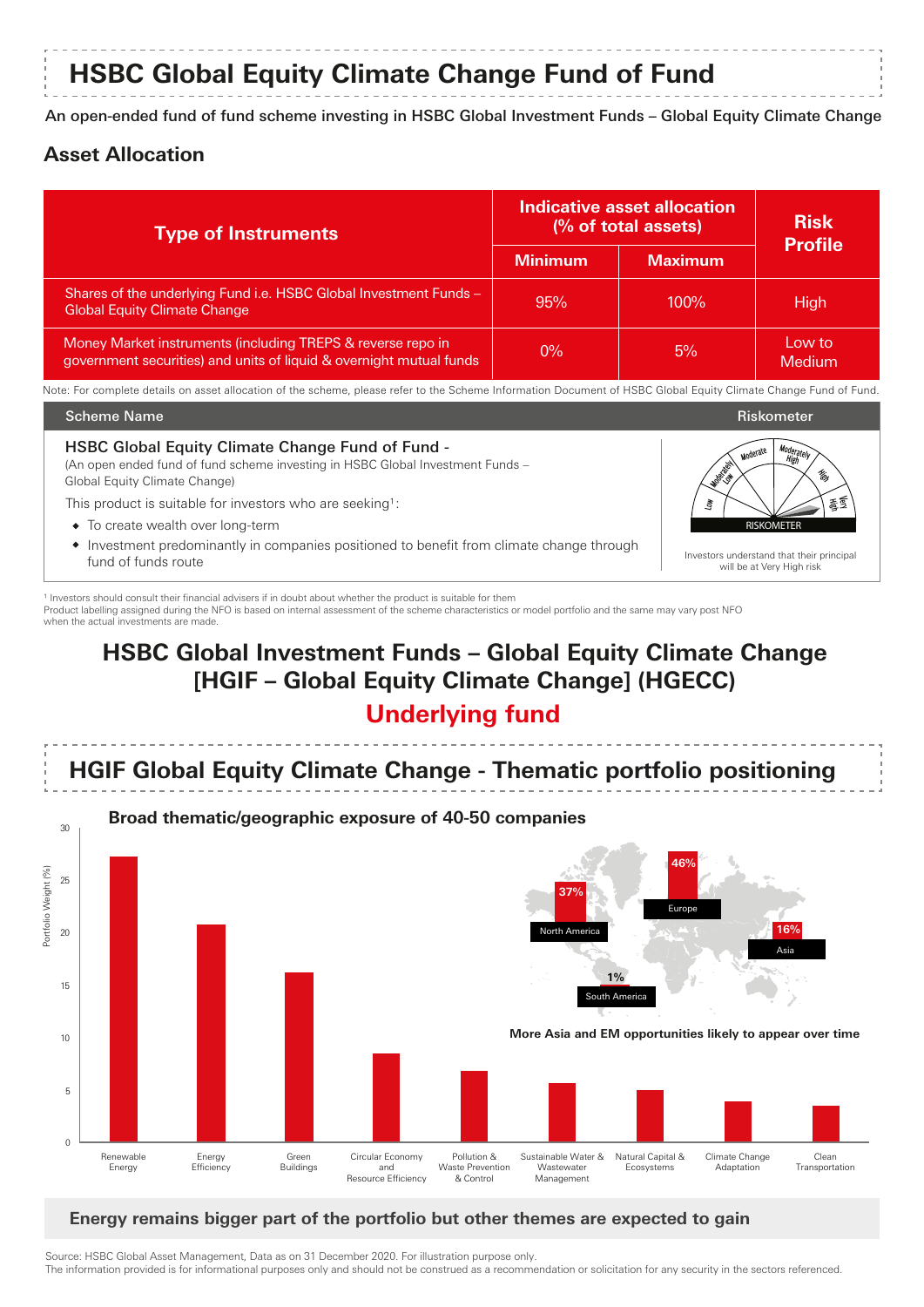### **Portfolio construction & monitoring - HGECC – Underlying Fund**

**A robust investment process supervised by an experienced investment team of 7 dedicated specialists with over 19 years of average experience**



Source: HSBC Global Asset Management, Data as on 31 December 2020.

### **HGIF Global Equity Climate Change - HGECC – Underlying Fund**

| Top 10 holdings           | <b>Portfolio</b><br>Weight | <b>Subtheme</b>                           | <b>SDG Alignment</b>                     | <b>Net Zero</b><br><b>Commitment</b> |
|---------------------------|----------------------------|-------------------------------------------|------------------------------------------|--------------------------------------|
| Prysmian                  | 3.5                        | Renewable Energy                          | <b>PO</b><br>$\overline{u}$<br>$\bullet$ |                                      |
| Infineon Tech             | 3.3                        | <b>Energy Efficiency</b>                  |                                          |                                      |
| Schneider Electric        | 3.3                        | <b>Energy Efficiency</b>                  | Ţ                                        |                                      |
| Ecolab                    | 3.2                        | Sustainable Water & Wastewater Management | "o                                       |                                      |
| Neste                     | 3.2                        | Pollution & Waste Prevention & Control    |                                          |                                      |
| <b>EDP Renovaveis</b>     | 3.0                        | Renewable Energy                          |                                          |                                      |
| Azbil                     | 2.9                        | <b>Green Buildings</b>                    |                                          |                                      |
| Deere & Co                | 2.9                        | Natural Capital & Ecosystems              | <b>OF</b><br>Ŧ                           |                                      |
| Ball                      | 2.8                        | Circular Economy and Resource Efficiency  |                                          |                                      |
| <b>Trane Technologies</b> | 2.7                        | <b>Green Buildings</b>                    |                                          |                                      |

#### **Sustainable investment ideas from a range of subthemes**

Source: HSBC Global Asset Management, Data as on 31 December 2020. SDG - Sustainable Development Goals. | 2) Zero hunger, 6) Clean water and sanitation, 7) Affordable and clean energy, 11) Sustainable cities and communities, 12) Responsible consumption, 13) Climate Action, 14) Life below water, 15) Life on land Past performance should not be seen as an indication of future returns.<br>The above details shou of stocks. This should not to be construed as the proposed portfolio and actual portfolio may not have any of the above mentioned stocks.

### **Portfolio characteristics**

| <b>HGECC Snapshot</b> |               |                       |               |  |  |
|-----------------------|---------------|-----------------------|---------------|--|--|
| Investment universe   | Global        | Sector exposures      | Unconstrained |  |  |
| Number of holdings    | 40-50         | Market capitalisation | Unconstrained |  |  |
| Country exposures     | Unconstrained | <b>Fund Manager</b>   | Angus Parker  |  |  |